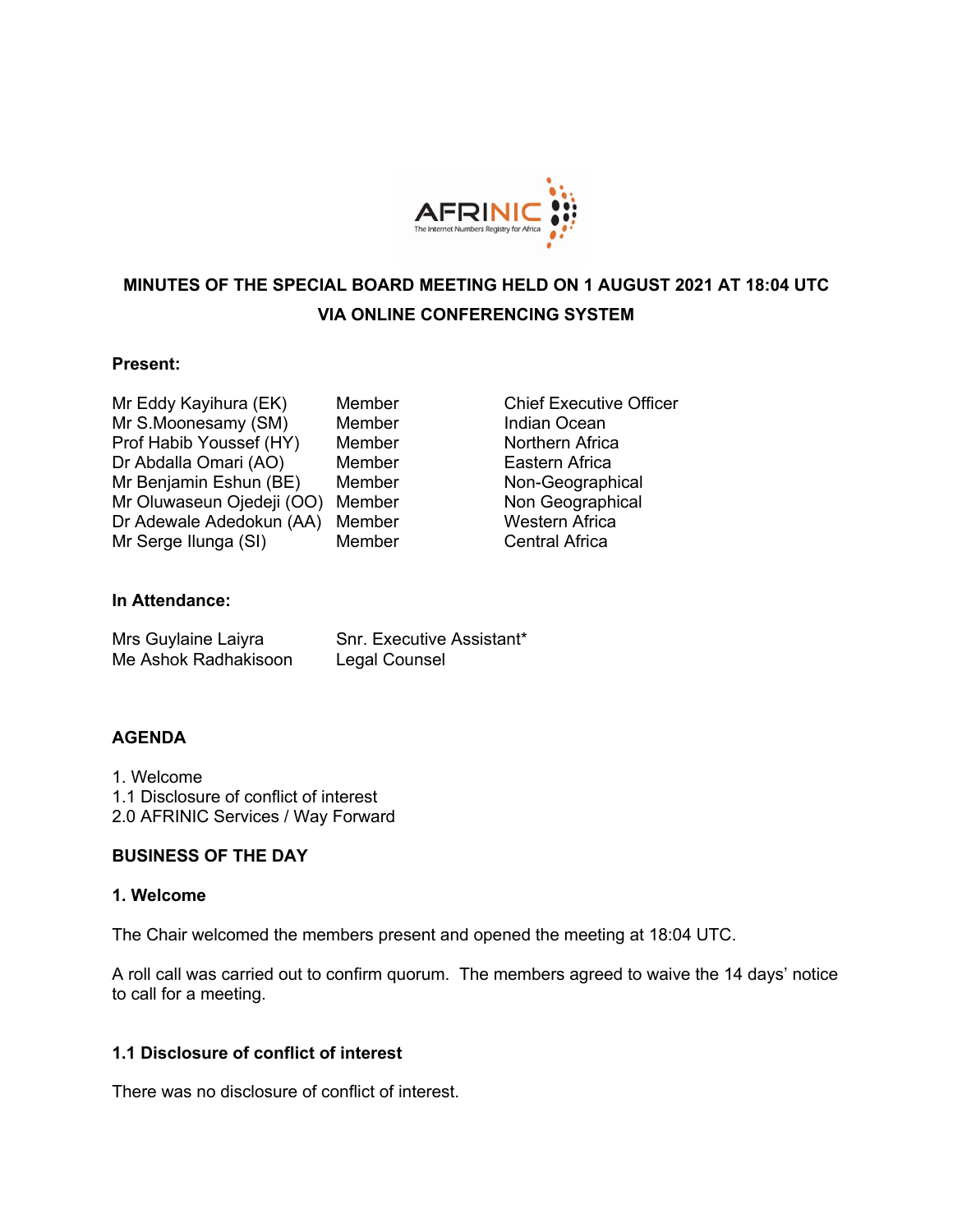#### **2.0 AFRINIC Services / Way Forward**

The Board took note of the cost implication and different scenarios to run AFRINIC operations during this period whereby the accounts of the company have been frozen by the Courts of Mauritius.

The CEO was invited to further explain the different scenarios as submitted, namely;

Scenario 1: Minimum monthly cost (USD 183,143)

Scenario 2 : Keeping only Core Services (MS, IT, Registry and Apps staff) - (USD 87,098)\*

Scenario 3 : Keeping only Core Services (MS, IT, Registry and Apps staff) and all expatriates work from home - (USD 82,265 )\*

Scenario 4 : Keeping all staff and all expatriates work from home - (USD 170,193 )

The CEO also made an overview of the status of the ongoing legal procedures which the Legal Team are undertaking. There are key milestones dates that are coming ahead, a hearing on the 4th of August, and on 16th August for the validation of the garnishees' order, there is a possibility to get a closer date for the hearing but need to further discuss with the Legal Team. The CEO informed that the Board needs to think at what point to trigger the fund from the Joint RIR Stability Fund while taking into consideration that there might be no positive decision from the Court on the release of the fund. The Legal Team is of the view that there is a high probability that no decision will be reached on the 4th of August and on the 16th August may be too far, we may be getting to the end of August with no funds towards the staff salaries and payment of the suppliers.

The Legal Counsel briefed on the milestone dates to submit counter affidavits, applications for validations and requests made by the Legal Team for removal of part of the freezing order to the Judge. He informed that considering how the things are shaping up, there will be no hearing on the 4th of August because when the Judge gave her first order , the papers for validation was not yet uploaded from the other party. When AFRINIC receives the papers, there is a procedure to inform the Court whether you are going to put a representation against the validation, and when AFRINIC uploaded our confirmation of representation, the date the online Court system allocated to AFRINIC was for 16 August to file the counter affidavit. It is on that date that AFRINIC will be heard, one opposing the application for validation and at the same time removing the freezing order partly / main levee. On the 5th of August, there is another affidavit to be filed on another case filed by Cloud Innovation.

The present risks are that AFRINIC is presently unable to meet his financial obligations towards its staff and suppliers.

The Chair called for an executive session to further discuss the Legal Team.

*The Snr EA and Legal Counsel left the meeting at 18:33 UTC.*

Enter Executive Session 18:33 UTC Exit Executive Session 19:38 UTC

*The Snr EA and Legal Counsel left the meeting at 19:38 UTC*